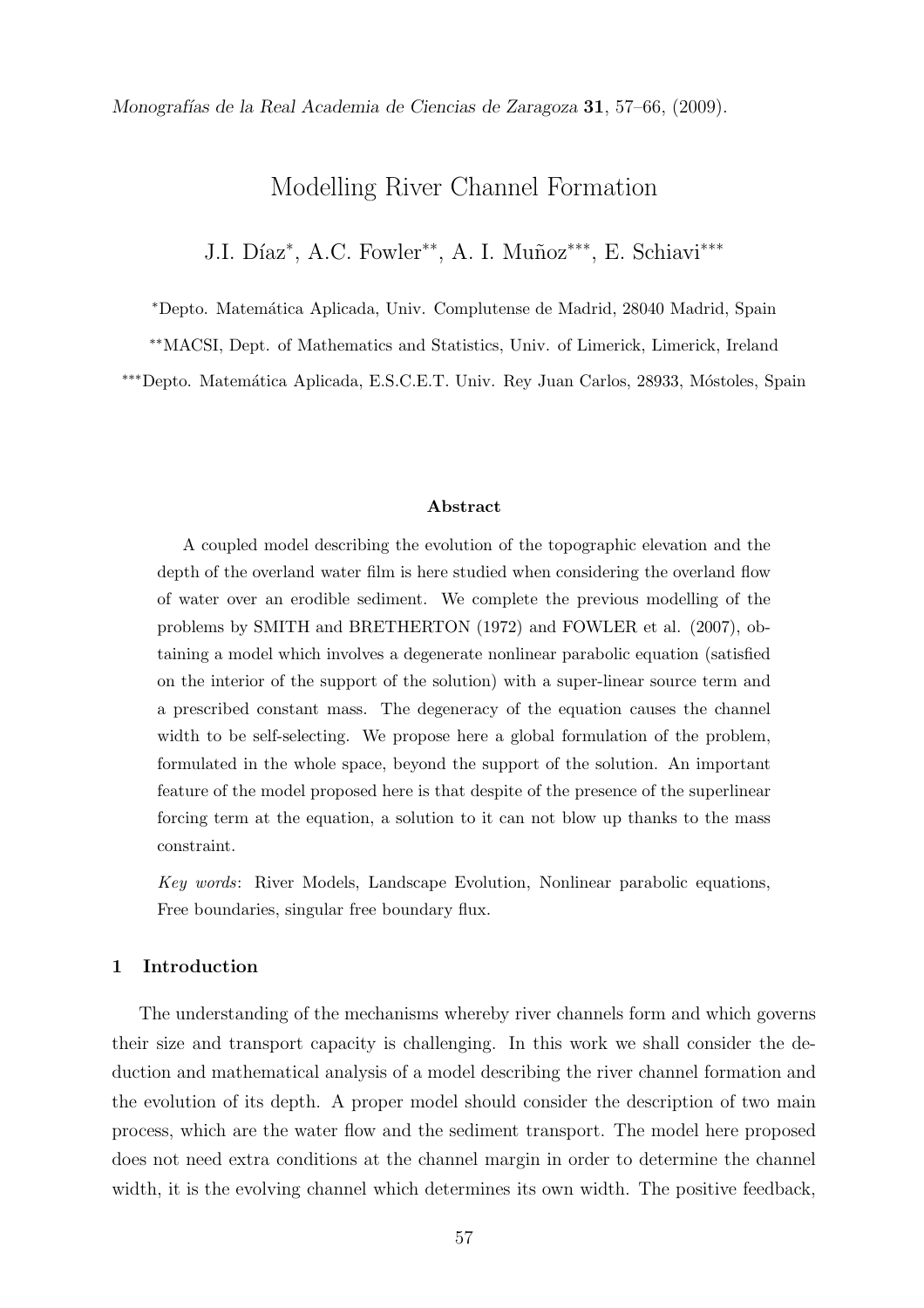consisting on increased flow causing increased erosion, which in turn increases the flow, gives place to the existence of an instability which triggers the mechanism of river channel formation.

The starting point of the model here proposed is the model presented by MEYER-PETER and MULLER (1948) and the studies carried out by SMITH and BRETHERTON (1972). Their model consists of a set of partial differential equations describing  $s(x, y, t)$ , the hillslope elevation, and  $h(x, y, t)$ , the water depth. Smith and Bretherton found the instability to arise in an ill possed way. The water surface elevation  $\eta$  is related to the hillslope elevation s and the water film thickness h by  $\eta = s + \delta h$ , where the parameter  $\delta$ is very small. LOEWENHERZ-LAWRENCE (1994) observed that uniform overland flow is unstable to y–dependent perturbations of small wavelength, and we can examine the nonlinear evolution of these by directly seeking asymptotic expansions in terms of  $\delta$ . This observation allowed a progress in the modelling. It is supposed that the channels which form are aligned in the  $X$  direction, and (sensibly) that the perturbation to the water surface is small, comparable to the overland flow depth:  $\eta = \eta_0 + \delta Z$ . After linearizing, we find that the nonlinear channel evolution then arises from a rescaling of the hillslope evolution equation and the leading order sediment transport equation takes the form:

$$
\frac{\partial H}{\partial T} = S'S^{1/2}H^{3/2} + S^{1/2}\frac{\partial}{\partial Y}\left[\beta H^{1/2}\frac{\partial H}{\partial Y}\right],\tag{1}
$$

where  $S(X) = |\eta'_0|$  $S_0$  is the unperturbed downhill slope,  $S' = dS/dX$  and Y, T and H are the rescaled across stream coordinate, time variable and water film thickness.  $\beta$  is a parameter, typically  $\beta = O(1)$ . It is important to note that this equation arises through conservation of sediment. Only Y derivatives are present, because the lateral length scale is much smaller than the downslope one. The perturbation  $Z$  to the water surface is in fact then determined by quadrature of the water conservation equation, but integration of this equation in the across stream direction yields the integral constraint

$$
\int_{-\infty}^{\infty} H^{3/2} \, dY = \frac{2LrX}{S^{1/2}},\tag{2}
$$

where  $L$  is the spacing between channels and  $r$  comes from the source term in water the mass conservation and represent the rainfall; the limits in (2) are, however, infinites because the integral is with respect to the much smaller channel width length scale. Suitable initial and boundary conditions for the channel depth are that

$$
H \to 0 \quad \text{as} \quad Y \to \pm \infty, \quad H = H_0(Y) \quad \text{at} \quad T = 0. \tag{3}
$$

The equation (1), together with the integral constraint (2) and initial/boundary conditions (3), forms the basis of our study. We will assume that  $S' > 0$ , so that the nonlinear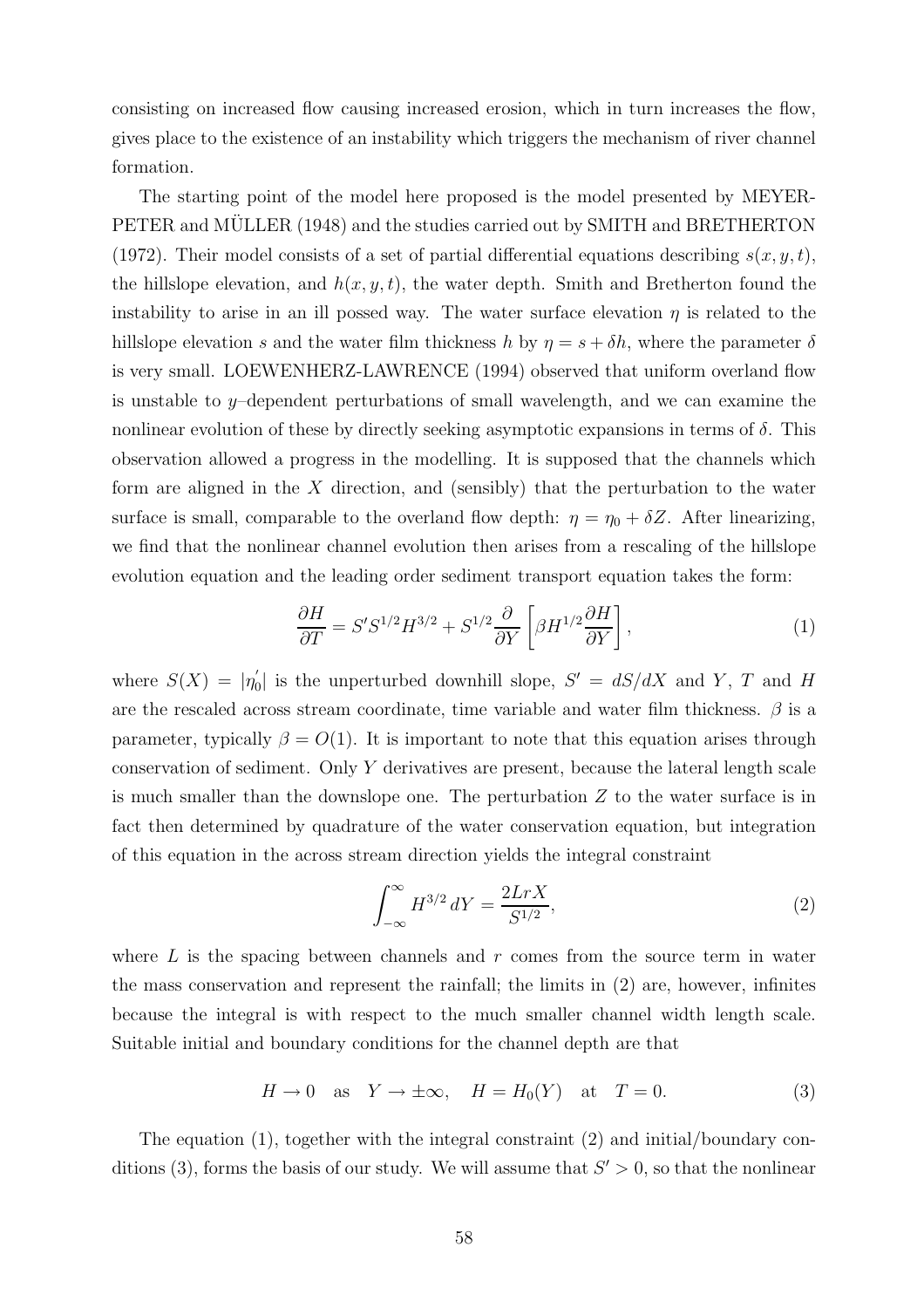term in (1) is a source. Since the downslope coordinate only appears in the coefficients, it can be scaled out of the problem. According to FOWLER et al. (2007), if we define

$$
H = \left(\frac{6}{\beta}\right)^{1/3} (LrX)^{2/3} u, \quad T = \left(\frac{\beta}{6}\right)^{1/6} \frac{t}{S^{1/2} S'(LrX)^{1/3}}, \quad Y = \left(\frac{2\beta}{3S'}\right)^{1/2} x, \tag{4}
$$

the problem to be studied consists of a non-linear partial differential equation of diffusive type to describe the depth of an evolving channel :

$$
u_t = u^{3/2} + (u^{3/2})_{xx},
$$
  
\n
$$
\int_{-\infty}^{\infty} u^{3/2} dx = 1, \quad u \to 0 \quad \text{as} \quad x \to \pm \infty,
$$
  
\n
$$
u = u_0(x) \quad \text{at} \quad t = 0.
$$
\n(5)

## 2 Mathematical analysis

In this section we shall deal with the analysis of the problem (5) assuming that the initial thickness perturbation  $u_0(x)$  is a bounded and nonnegative function with a compact and connected support  $[0, \zeta_0]$  such that  $\int_0^{+\infty} u_0^m(x)dx = M/2$ , for  $m > 1$ , generalizing the particular case of (5),  $m = 3/2$ .

To precise, in this section and the following ones, we shall deal with the analysis of the global solvability (in time) of the following problem: find a continuous curve  $\zeta$ :  $[0, +\infty) \to \mathbb{R}^+$  and a function  $u : \mathcal{P} \to [0, +\infty)$  (regular enough) such that

$$
(SL)
$$
\n
$$
\begin{cases}\nu_t = (u^m)_{xx} + u^m, & \text{in } \mathcal{D}'(\mathcal{P}), \\
u(x, 0) = u_0(x) & \text{a.e. } x \in \Omega_0, \\
u(x, t) > 0, & \text{a.e. } (x, t) \in \mathcal{P}, \\
u(x, t) \equiv 0, & \text{a.e. } (x, t) \notin \mathcal{P}, \\
u(\zeta(t), t) = 0, & (u^m)_x(0, t) = 0 & \text{a.e. } t \in (0, +\infty), \\
\zeta(0) = \zeta_0 \text{ and } \zeta(t) > 0 & \text{for any } t \ge 0, \\
\int_0^{\zeta(t)} u^m(x, t) dx = \frac{M}{2} & \text{a.e. } t \in (0, +\infty).\n\end{cases}
$$

where  $\Omega_0 = (0, \zeta_0), \Omega_t = (0, \zeta(t)) \times \{t\}$ ,  $\mathcal{P} = \cup_{t>0} \Omega_t$ . Notice that  $\mathcal{D}'(\mathcal{P})$  denotes the space of distributions on  $P$  and  $P$  is the *positivity subset* of the solution. Later on we shall make more precise the (minimal) regularity of the solution. The function  $\zeta(t)$  is called the interface separating the (connected) region where  $u(x, t) > 0$  from the region where  $u(x, t) = 0$ . It is unknown and it is usually called the free or moving boundary of the problem. Due to the free boundary we shall refer to the strong formulation  $(SL)$  as the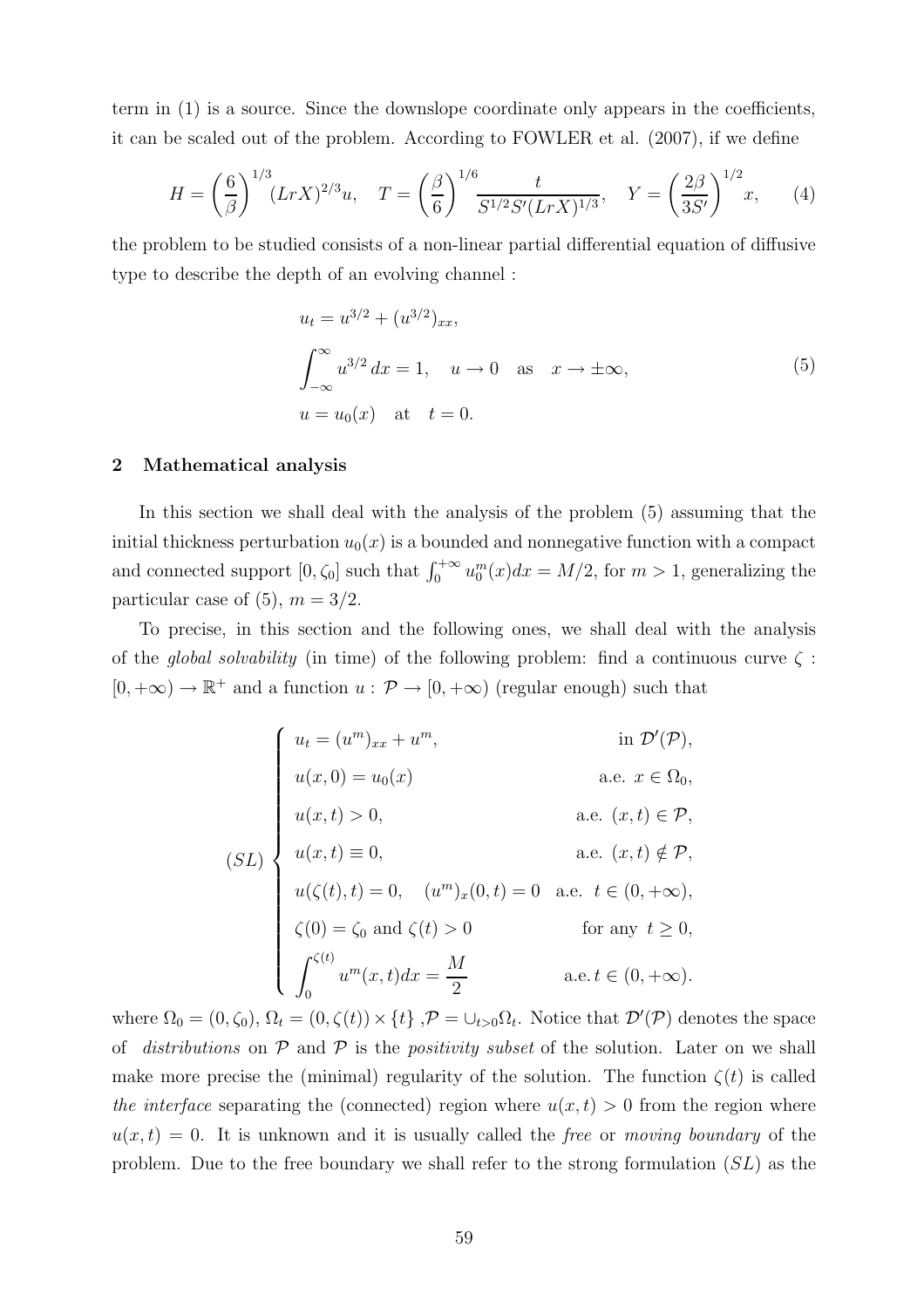strong-local formulation. We emphasize that the mass conservation constraint in  $(SL)$ ,

$$
\int_0^{\zeta(t)} u^m(x, t) dx = \frac{M}{2} \quad \text{a.e. } t \in (0, +\infty)
$$

prevents possible blow-up phenomena which could arise (without this condition) due to the presence of the source term  $u^m$  in the equation.

In order to get a global formulation (i.e. extended to the whole domain  $(x, t) \in$  $(0, +\infty) \times (0, +\infty)$ , and not only on  $(x, t) \in \mathcal{P}$ , we shall see that it is necessary to provide a suitable description of the flux  $-(u^m)_x(\zeta(t), t)$  at the free boundary. We shall first analyze this consideration in the associated stationary problem to obtain a new constrained global formulation for this case. The parabolic case will be treated later on.

## 2.1 The stationary case

Let M be a positive, fixed, real number and define  $v = u<sup>m</sup>$ , then the *strong* formulation of the stationary problem associated to  $(S<sub>L</sub>)$  can be written in the following way:

$$
-v_{xx} - v = 0, \t v'(0) = 0, \t \lim_{x \to +\infty} v(x) = 0, \t \int_0^{+\infty} |v(x)| dx = \frac{M}{2}.
$$

It is not difficult to observe that the formulation does not correspond to a standard constrained problem of the Calculus of Variations and that, therefore, the integral constraint must be carefully considered. Moreover, since the solutions of the ODE,  $v_{xx} + v = 0$ , are explicitly given by  $v(x) = A \cos x + B \sin x$ , we see that none of them can satisfy  $v_x(\zeta_\infty) = 0$  if  $\{v > 0\} = (0, \zeta_\infty)$ . So, necessarily, the limit  $\lim_{x \to \zeta_\infty} v_x(x)$  is strictly negative (since the function is passing from positive values to zero). Hence, if we extend  $v$  by zero to the rest of  $(0, +\infty)$ , we get that  $v_x(x)$  has a discontinuity at  $x = \zeta_\infty$ . In particular,  $v_{xx}$  is not an integrable function on  $(0, +\infty)$  but a measure with a non-zero singular part. This introduces our formulation of the constraint by means of the "measure":

$$
\mu = -v_{xx} \in \mathcal{M}(0, +\infty),
$$

where  $\mathcal{M}(0, +\infty)$  is the space of Radon measures (see, for instance, EVANS and GARIEPY, 1992). In fact, from the identity  $v_{xx} = -v$  on  $\{v > 0\}$  we see that the (signed) Jordan decomposition of  $\mu$  (in the form  $\mu = \mu_+ - \mu_-,$  with  $\mu_+ \perp \mu_-$ ) is given by

$$
\mu_+ = v
$$
 (which is in  $L^1(0, \infty)$ ) and  $\mu_- = -c\delta_{\zeta_{\infty}}$  for some  $c > 0$ ,

where  $\delta_{\zeta_{\infty}}$  is the Dirac delta distribution located at interface  $\zeta_{\infty} \in \mathbb{R}^+$ , i.e. where  $v(\zeta_{\infty}) =$ 0 (sometimes we shall use the alternative notation  $\delta_{\zeta_{\infty}} = \delta_{\partial \{v=0\}}$ ). So,  $\mu$ – is a singular measure with respect to the Lebesgue measure. Notice that,

$$
-v_{xx} - v = c\delta_{\partial\{v=0\}},\tag{6}
$$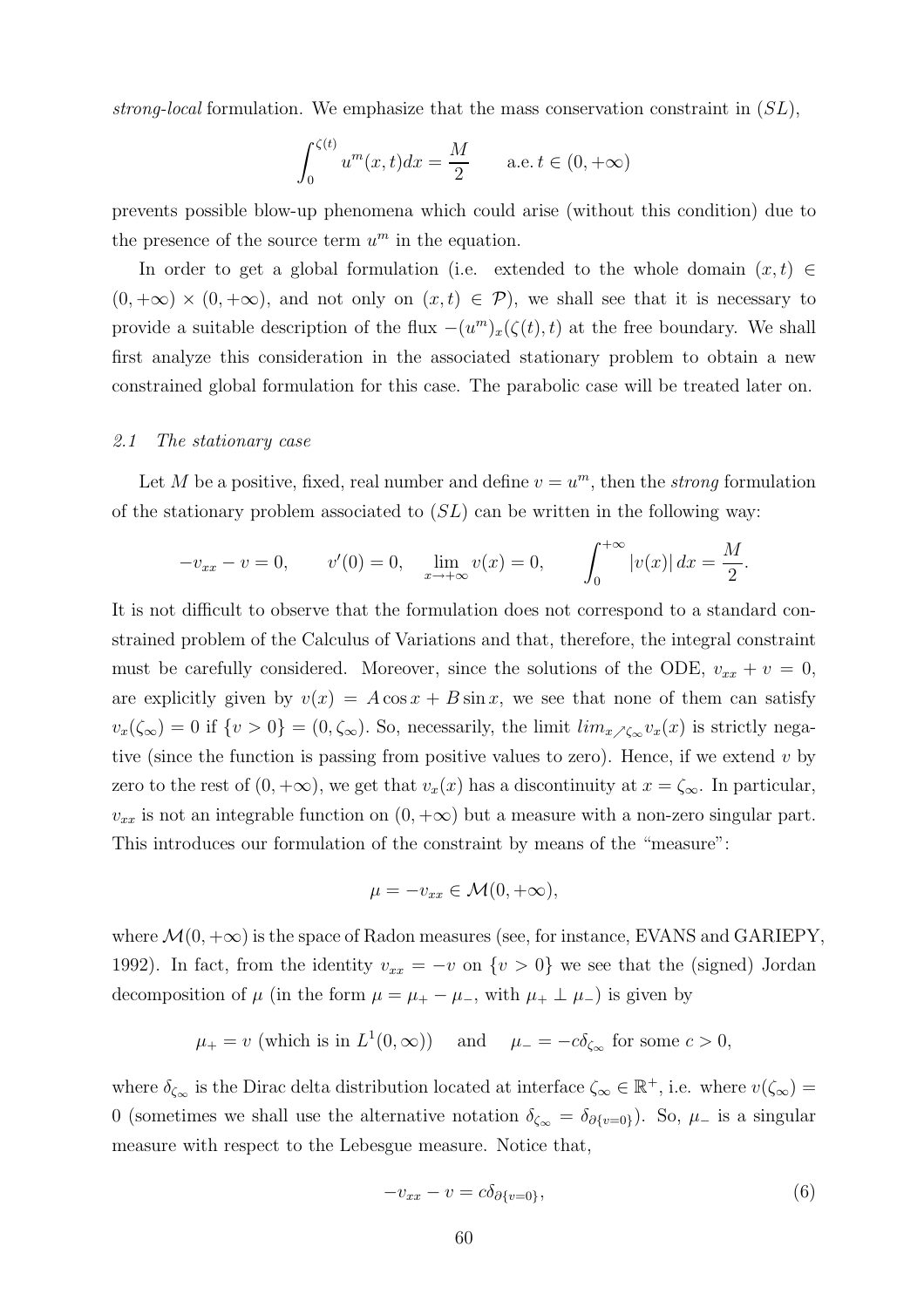where,  $c$  can be obtained from the following:

$$
0 = \int_0^{+\infty} d\mu = \int_0^{+\infty} v dx - \int_0^{+\infty} d\mu = \frac{M}{2} - c < \delta_{\zeta_{\infty}}, 1 > = \frac{M}{2} - c,
$$

i.e.,  $c = M/2$  and thus, necessarily,  $\mu = -\frac{M}{2}$  $\frac{M}{2}\delta_{\zeta_{\infty}}$ . Moreover, integrating in (6) we have:

$$
0 = \int_0^{+\infty} d\mu = -\int_0^{\zeta_{\infty}} v_{xx} dx + \int_{\zeta_{\infty}}^{+\infty} d\mu = -v_x(\zeta_{\infty}) - \frac{M}{2}
$$

and we deduce that, in the stationary case, the flux is determined by the integral constraint  $(-v_x(\zeta_{\infty}) = M/2)$  and reciprocally. Notice also that:

$$
\|\mu\|_{\mathcal{M}(0,+\infty)} = \|\mu_+\|_{\mathcal{M}(0,+\infty)} + \|\mu_-\|_{\mathcal{M}(0,+\infty)} = \int_0^{+\infty} v dx + \frac{M}{2} = M.
$$

As a result of the above considerations, we derive the following (symmetric) global formulation: Find a stationary state  $v(x)$  and a point  $\zeta_{\infty} \in \mathbb{R}^+$  satisfying

$$
(SP)\begin{cases} v_{xx} + v = (M/2)\delta_{\zeta_{\infty}}, & \text{in } \mathcal{D}'(0, +\infty), \\ v(x) > 0, & x \in [0, \zeta_{\infty}), \\ v(x) \equiv 0, & x \ge \zeta_{\infty}, \\ v_x(0) = 0. & \end{cases}
$$

Problems of this type arise in fluid mechanics (problems of the Bernoulli type), in combustion and in plasma physics (see, e.g., DÍAZ et al., 2007, and its references).

We have the following existence and uniqueness result:

Given  $M > 0$  there exists a unique solution  $(v(x), \zeta_{\infty})$  of  $(SP)$  given by

$$
\zeta_{\infty} = \frac{\pi}{2} \quad \text{and} \quad v(x) = \frac{M}{2} \cos x \left[ 1 - H\left(x - \frac{\pi}{2}\right) \right],\tag{7}
$$

where  $H(x - \pi/2)$  denotes the Heaviside function located at  $\pi/2$  i.e.,

$$
v(x) = \begin{cases} (M/2)\cos x & \text{if } x \in [0, \pi/2], \\ 0 & \text{if } x \in (\pi/2, +\infty). \end{cases}
$$

## 2.2 Parabolic case

Next, we shall show that in order to generalize the global formulation, obtained in the stationary case, to the parabolic case, it is not enough to consider the presence of the Dirac delta. In the parabolic case, the Dirac delta does not prevent the blow-up phenomenon. In fact, we are able to find an infinite number of solutions which are not globally defined in time (well-known for the case of zero, continuous free boundary flux, see SAMARSKI et al., 1995, Chapter IV, Section 1.1).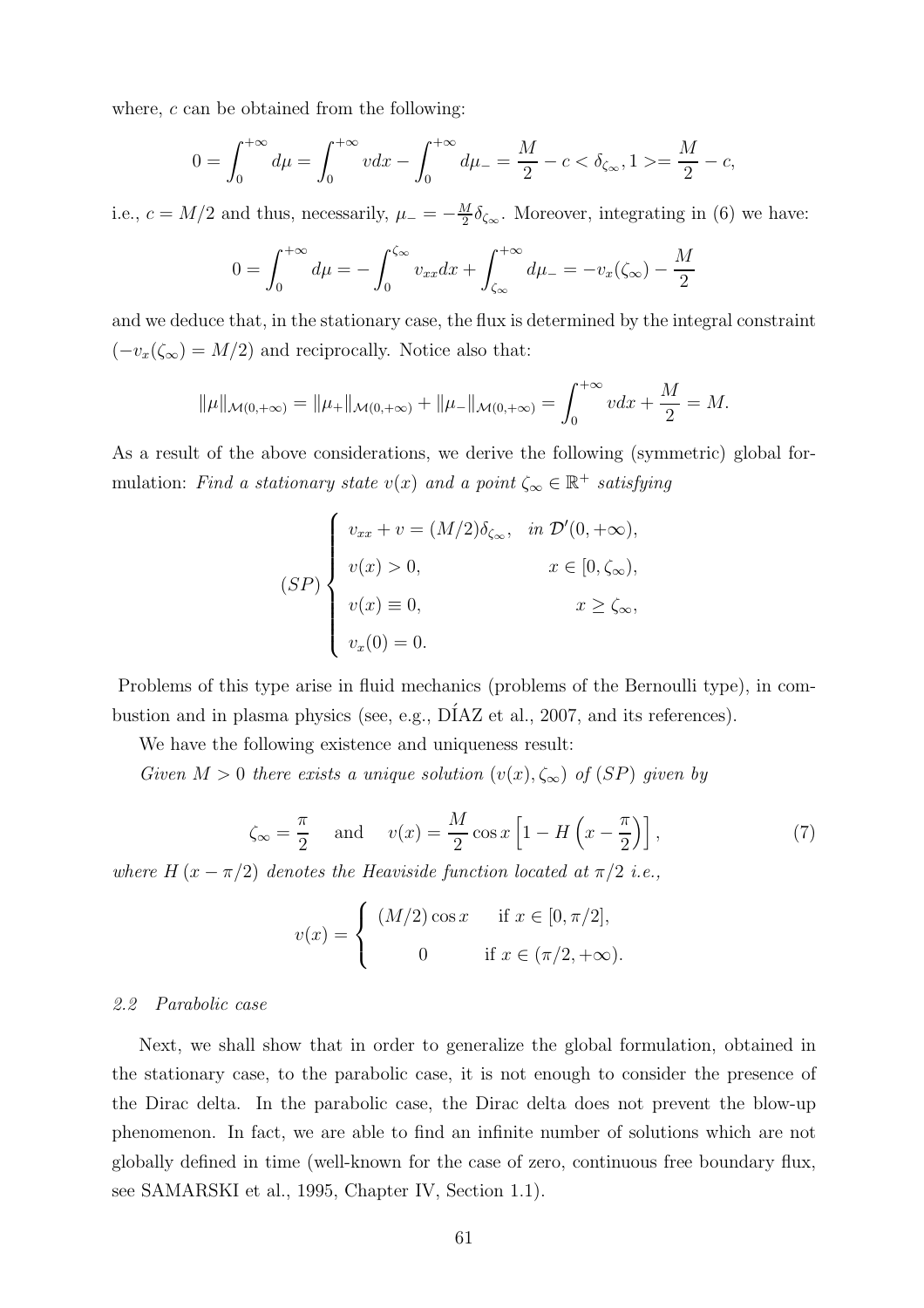Consider the naturally associated problem: given  $T > 0$  (arbitrary) and a continuous, symmetric, non negative initial data  $u_0(x)$ , with compact support  $[0, \zeta_0]$  and such that  $\int_0^{+\infty} u_0^m(x)dx = M/2$ , we look for a continuous curve  $\zeta : [0, T] \to \mathbb{R}^+$  and a function  $u : \mathbb{R}^+ \times [0,T] \to [0,+\infty)$  such that u satisfies the strong-local formulation (SL). As in the stationary case, the global formulation on the whole domain  $\mathbb{R}^+ \times [0, T]$  of the partial differential equation includes a Dirac delta distribution located, for each  $t \in (0, T]$ , at the free moving boundary  $x = \zeta(t)$  since the free boundary flux is discontinuous there (due to the mass constraint). We introduce the notation  $\delta_{\partial \{u(t,\cdot)=0\}}$  to design the Dirac delta distribution located at the interface  $x = \zeta(t)$  for each  $t \in (0, T)$  (i.e.  $\delta_{\partial \{u(t, \cdot) = 0\}} = \delta_{(\zeta(t), t)}$ ). Then, we have the following problem:

$$
(P_0)
$$
\n
$$
(P_1)
$$
\n
$$
u(x, t) = 0,
$$
\n
$$
u(\zeta(t), t) = 0, \quad u_x(0, t) = 0
$$
\n
$$
u(\zeta(t), t) = 0, \quad u_x(0, t) = 0
$$
\n
$$
u(\zeta(t), t) = 0, \quad u_x(0, t) = 0
$$
\n
$$
u(\zeta(t), t) = 0, \quad u_x(0, t) = 0
$$
\n
$$
u(\zeta(t), t) = 0, \quad u_x(0, t) = 0
$$
\n
$$
u(\zeta(t), t) = 0, \quad u_x(0, t) = 0
$$
\n
$$
u(\zeta(t), t) = 0, \quad u_x(0, t) = 0
$$
\n
$$
u(\zeta(t), t) = 0, \quad u_x(0, t) = 0
$$
\n
$$
u(\zeta(t), t) = 0, \quad u_x(0, t) = 0
$$
\n
$$
u(\zeta(t), t) = 0, \quad u_x(0, t) = 0
$$
\n
$$
u(\zeta(t), t) = 0, \quad u_x(0, t) = 0
$$
\n
$$
u(\zeta(t), t) = 0, \quad u_x(0, t) = 0
$$
\n
$$
u(\zeta(t), t) = 0, \quad u_x(0, t) = 0
$$
\n
$$
u(\zeta(t), t) = 0, \quad u_x(0, t) = 0
$$
\n
$$
u(\zeta(t), t) = 0, \quad u_x(0, t) = 0
$$
\n
$$
u(\zeta(t), t) = 0, \quad u_x(0, t) = 0
$$
\n
$$
u(\zeta(t), t) = 0, \quad u_x(0, t) = 0
$$
\n
$$
u(\zeta(t), t) = 0, \quad u_x(0, t) = 0
$$
\n
$$
u(\zeta(t), t) = 0, \quad u_x(0, t) = 0
$$
\n
$$
u(\zeta(t), t) = 0, \quad u_x(0, t) = 0
$$
\n
$$
u(\zeta(t), t) = 0, \quad u_x(0, t) = 0
$$
\n
$$
u
$$

where  $\mathcal{P}_T$  (the *positivity subset of u*) is defined by  $\mathcal{P}_T = \{(x,t) \in \mathbb{R}^+ \times [0,T] : 0 \le$  $x < \zeta(t)$ . The above problem has blow up solutions. Indeed, it is possible to construct an infinite number of initial data such that the corresponding solutions  $\{u_{T_e}\}\$ , with  $T_e$ be a positive parameter, of problem  $(P_0)$  (i.e. with a discontinuous free boundary flux condition) are not globally defined in time (the solution  $u_{T_e}$  being defined on a finite time interval  $[0,T_e)$ ). Moreover,  $u_{T_e}$  verifies that

$$
\int_0^{+\infty} u^m(x,t)dx = \frac{MT_e^{1/(m-1)}}{2(T_e-t)^{1/(m-1)}} \text{ for } t \in [0,T_e).
$$

We shall look for separable solutions of the form

$$
u(x,t) = (T_e - t)^{-1/(m-1)}\theta(x).
$$
\n(9)

Then, the following result holds:

**Theorem.** For any  $c > 0$ , the problem:

$$
(P_w)\begin{cases} w'' + w - \frac{1}{m-1}w^{1/m} = c\delta_{\zeta_0}, & \mathcal{D}'(0, +\infty), \\ w(x) = 0 & x > \zeta_0, \\ w'(0) = 0, & \end{cases}
$$

admits a unique nonnegative solution w such that

$$
\int_0^{+\infty} w(x)dx = c.
$$
 (10)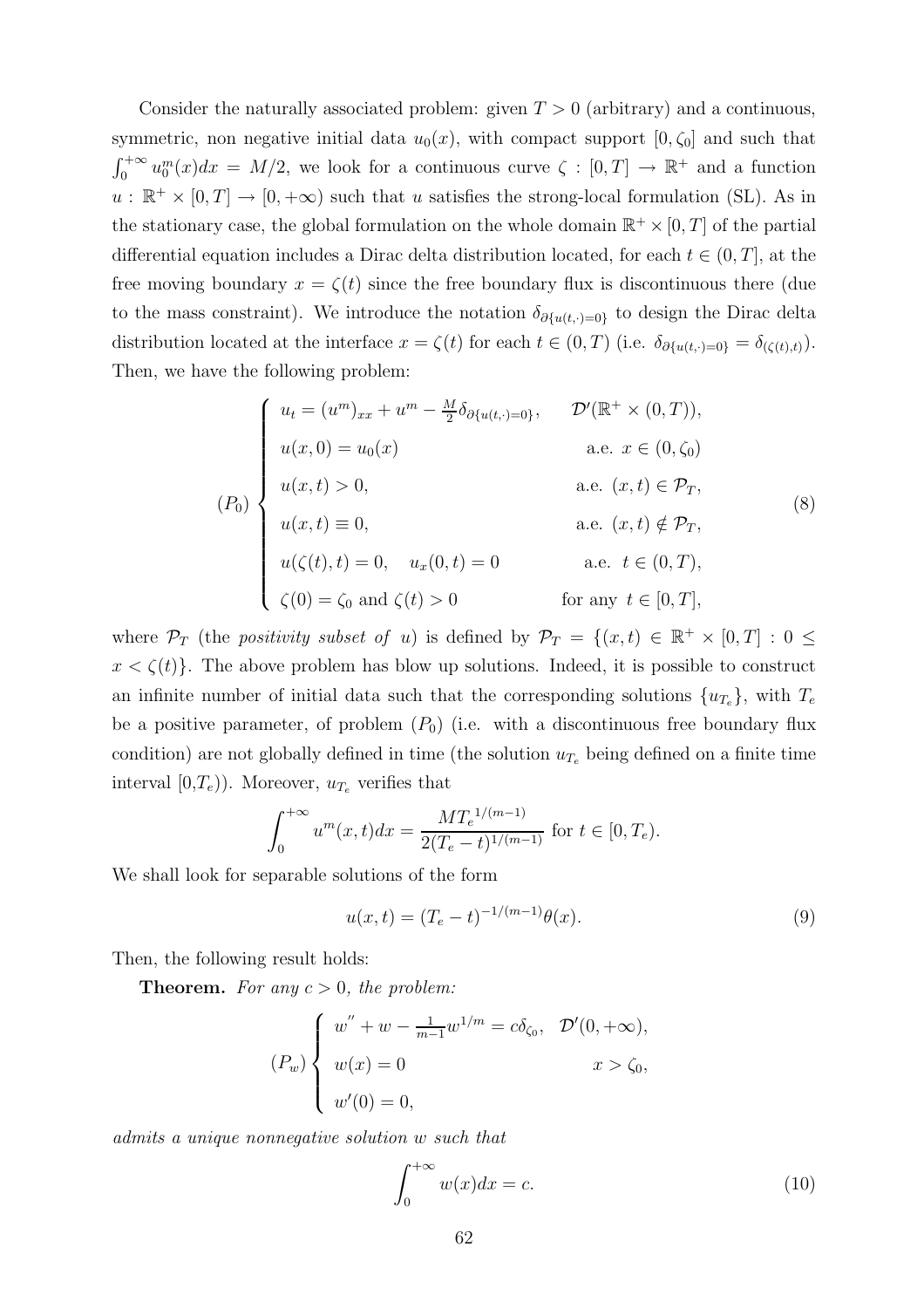If we take  $\theta^m(x) = w(x)$  and  $c = \frac{M}{2\pi^{m/(4)}}$  $\frac{M}{2T_e^{m/(m-1)}},$  then the pair  $u_{T_e}(x,t) = (T_e - t)^{-1/(m-1)}\theta(x)$ and  $\zeta(t) \equiv \zeta_0$  satisfies  $(P_0)$  for  $u_0(x) := T_e^{-1/(m-1)}w^{1/m}(x)$ .

**Proof.** Consider the ODE  $w'' + w - \frac{1}{m-1}w^{\frac{1}{m}} = 0$ , written in terms of the variable  $\theta = w^{\frac{1}{m}}$ .

$$
\left(\theta^m\right)^{\prime\prime} + \theta^m - \frac{1}{m-1}\theta = 0,
$$

and let us define the new variable

$$
y = \frac{1}{m-1} (\theta^{m-1})'.
$$

Then, in the variables  $(\theta, y)$ , we obtain the following dynamical system:

$$
(S_1) := \begin{cases} \theta' = y\theta^{2-m}, \\ my'\theta = -\theta^m + \frac{1}{m-1}\theta - my^2\theta^{2-m} \end{cases}
$$

Consider  $f = \theta^{m-1}$  and assume  $1 < m < 2$ . The dynamical system written in the new variables results to be:

$$
(S_2) := \begin{cases} f' = (m-1)y, \\ y'f = -\frac{1}{m}f^2 + \frac{1}{m(m-1)}f - y^2. \end{cases}
$$

Re-scaling the spatial variable x, such that  $x = \tau f$ , and considering the derivatives with respect the new spatial coordinate  $\tau$ , we get the equivalent system of ODEs:

$$
(S_3) := \begin{cases} f_\tau = (m-1) y f, \\ y_\tau = -\frac{1}{m} f^2 + \frac{1}{m(m-1)} f - y^2, \end{cases}
$$

where  $f_{\tau} = \partial_{\tau} f$  and the same for  $y_{\tau}$ .

If one is looking for an orbit such that the derivative  $\theta' \to 0$  for  $\theta \to 0$ , or equivalently for  $f \to 0$ , it is necessary to consider  $y \to \infty$ , due to the identity  $\theta' = y\theta^{2-m}$ . Because of the above considerations, we proceed to analyze the orbits  $y \to \infty$  when  $f \to 0$ . In this case, we can approximate the system  $(S_3)$  by the asymptotically equivalent system:

$$
(S_4) := \begin{cases} f_{\tau} = (m-1) y f, \\ y_{\tau} = -y^2, \end{cases}
$$

from which we deduce the ODE of separable variables:

$$
\frac{dy}{df} = \frac{-y}{(m-1)f},
$$

whose solutions are of the form  $y = k_1 f^{\frac{-1}{m-1}}$  with  $k_1$  a non zero real constant. Hence,

$$
f' = (m-1)k_1 f^{\frac{-1}{m-1}}
$$
 and  $f^{\frac{m}{m-1}} = mk_1 x + k_2$ ,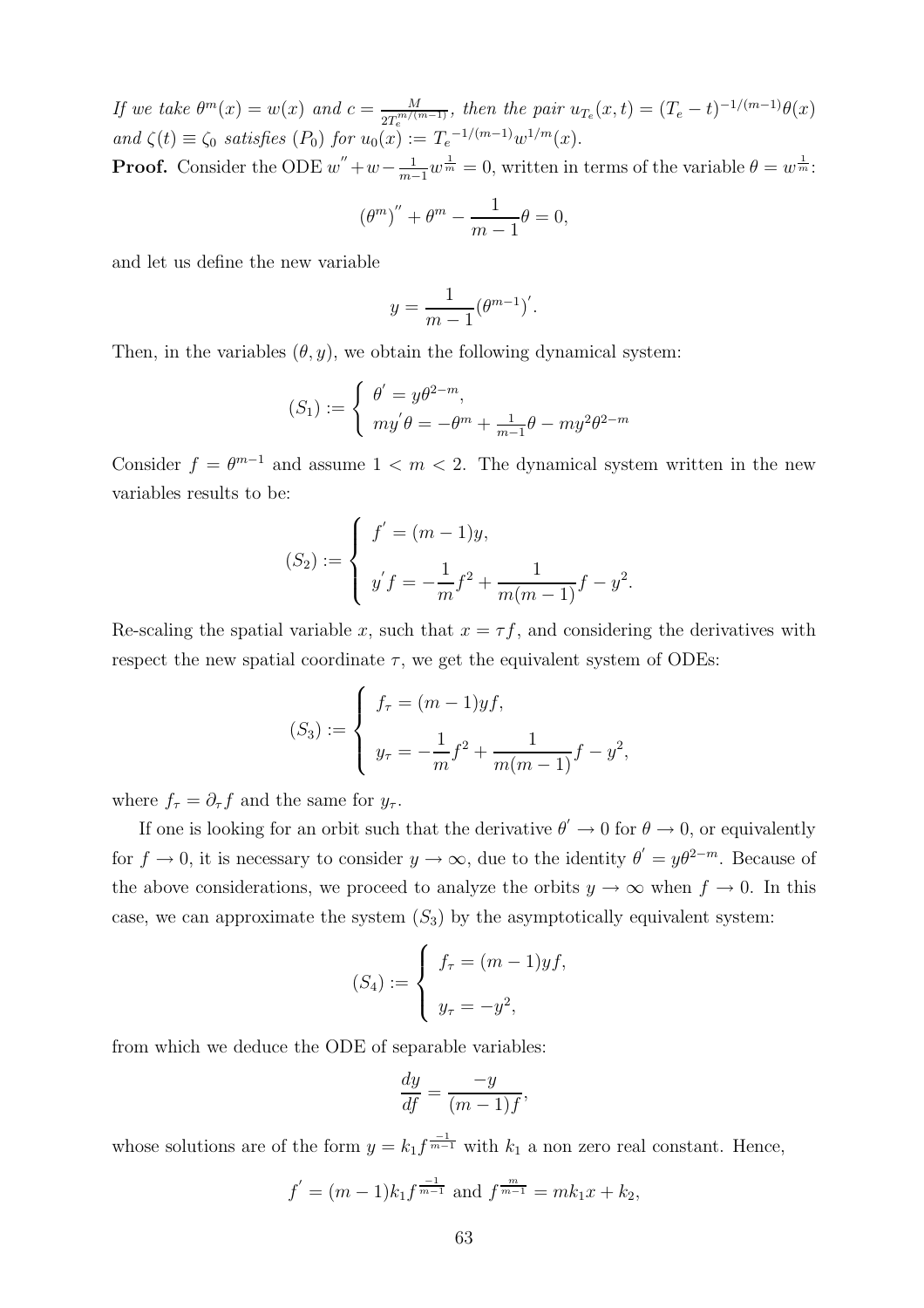$k<sub>2</sub>$  a real constant. Writing the solution in terms of the original variables, we find that the dynamical system admits solutions that in the neighborhood of the free boundary behaves in the following way:

$$
\theta(x) \sim (mk_1x + k_2)^{\frac{1}{m}}.
$$

Therefore, in terms of the pressure variable  $\theta^m(x)$ , we find  $\theta^m(x) \sim mk_1x + k_2$ .

Notice that  $\theta(0) > 0$  and we wish the solution  $\theta$  satisfies  $\theta(x) \geq 0$  and  $\theta'(x) \leq 0$ . These requirements suggests that the constants  $k_1$  and  $k_2$  should satisfy the following:

$$
k_1 < 0
$$
,  $k_2 > 0$ ,  $k_2 = u_0(0)T_e^{\frac{1}{m-1}}$  and  $k_1m\zeta_0 = -k_2$ .

notice also that,  $(\theta^m)' = mk_1 < 0$ , i.e., non zero derivative at the free boundary.

Note that the uniqueness of the solution to the problem  $(P_w)$ -(10) is deduced from the fact that necessarily all solution  $w, w \neq$  leads to a equation in terms of  $\theta$ . Then, as a result of the uniqueness of solution to the equation for  $\theta$  and of the fact that there is a only way to satisfy the integral constraint on w, i.e.  $\int_0^\infty w(x)dx = c$ , we get that the solution w to the problem  $(P_w)$ -(10) is unique as well.

As a conclusion, we get the existence of separable solutions in time and space given by (9), that present blow up and admit discontinuous derivative at the free boundary. Note that the jump of the derivative at the free boundary would be given by a multiple of the Heaviside function, whose derivative is precisely a multiple of the Dirac delta distribution. Therefore, we shall need some additional condition in order to give a global formulation to the whole domain  $\mathbb{R}^+ \times (0,T)$ . Notice that if we define (for a.e.  $t \in (0,T)$  fixed) the spatial distribution

$$
\mu(t,\cdot) := u_t(t,\cdot) - (u^m)_{xx}(t,\cdot)
$$

then we must expect to know that, in fact, such a distribution is a bounded measure  $\mathcal{M}(0, +\infty)$  (with compact support) since

$$
\mu(t,\cdot)=u^m(t,\cdot)-\frac{M}{2}\delta_{\partial\{u(t,\cdot)=0\}}.
$$

Moreover its signed (Jordan) decomposition,  $\mu(t, \cdot) = \mu_+(t, \cdot) - \mu_-(t, \cdot)$ , must be given by  $\mu_+(t, \cdot) = u^m(t, \cdot)$  and  $\mu_-(t, \cdot) = (M/2) \delta_{\partial \{u(t, \cdot) = 0\}}$ . Now, as in the stationary case we have that the mass constraint  $\int_0^{+\infty} u^m(x,t)dx = M/2$  is equivalent to the "zero total measure" condition

$$
\int_0^{+\infty} d\mu(t, \cdot) = 0, \quad \text{for a.e. } t \in (0, T). \tag{11}
$$

So, we arrive to the global formulation: find a nonnegative function  $u : \mathbb{R}^+ \times [0, T) \to$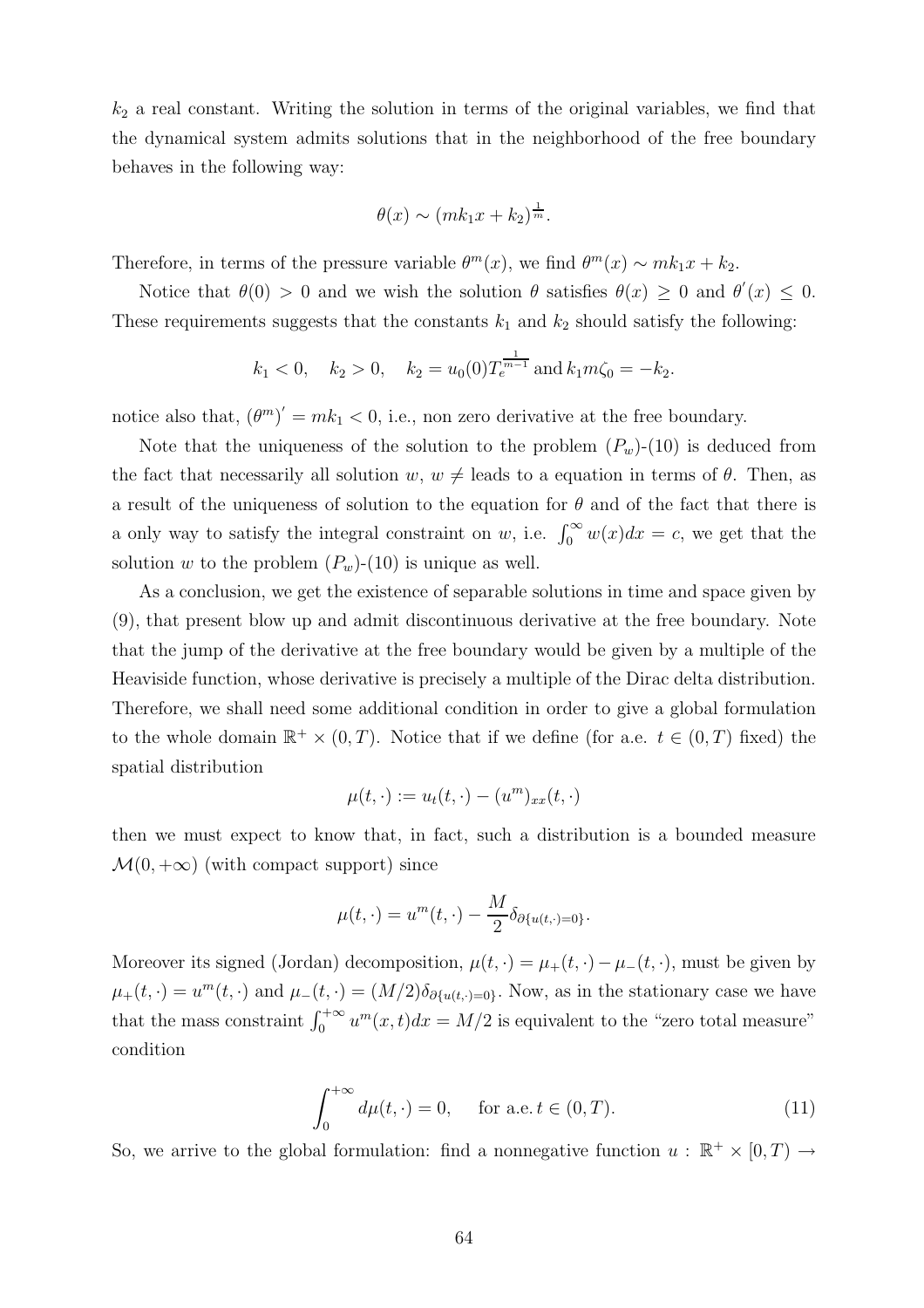$[0, +\infty)$  such that

$$
(P) \begin{cases} u_t = (u^m)_{xx} + u^m - \frac{M}{2} \delta_{\partial \{u(t, \cdot) = 0\}}, & \mathcal{D}'(\mathbb{R}^+ \times (0, T)), \\ u(x, 0) = u_0(x) & \text{a.e. } x \in (0, +\infty), \\ u_x(0, t) = 0, u(x, t) \to 0 \text{ as } x \to +\infty & \text{a.e. } t \in (0, T), \\ \mu(t, \cdot) := u_t(t, \cdot) - (u^m)_{xx}(t, \cdot) \text{ satisfies (11)} & \text{a.e. } t \in (0, T). \end{cases}
$$
(12)

Notice that now the compact support condition is not explicitly required. In fact, following the numerical experiences of FOWLER et al., 2007, we conjecture that problem  $(P)$  can be solved for suitable, strictly positive initial data  $u_0(x)$  such that  $u_0(x) \to 0$  as  $x \to +\infty$ . Notice also that if a solution u of  $(P)$  gives rise a free boundary  $\zeta(t) := \partial \{u(t, \cdot) = 0\}$ then, the *zero total measure condition* (11) implies that the free boundary flux must be given by

$$
-(u^{m})_{x}(\zeta(t), t) = \frac{M}{2} - \int_{0}^{\zeta(t)} u_{t}(x, t) dx \quad \text{a.e. } t \in (0, +\infty).
$$

Here (and, in fact, also in (11)) there is a slight abuse of notation since, a priori,  $u_t(x,t)$ (respectively  $\mu(t, \cdot)$ ) does not need to be a  $L^1(\mathbb{R}^+)$  function but merely a bounded measure. Nevertheless we keep the classical notation for simplicity reasons. In any case, we see that in the transient regime the boundary flux at the free boundary is unknown (being also discontinuous), as opposed to the stationary case where the flux (also discontinuous) can be explicitly known. Moreover, the above considerations allow us to conclude that any solution of the *strong-local* formulation  $(S<sub>L</sub>)$  solves problem  $(P)$  and that any (regular enough) solution of  $(P)$  with compact support satisfies the *strong-local* formulation  $(S<sub>L</sub>)$ .

## References

- [1] DÍAZ, J. I., FOWLER, A. C., MUÑOZ, A. I., SCHIAVI, (2008, *Mathematical analysi of a* Model of River Channel Formation. Pure and Applied Geophysics, Birkhäuser Verlag, Basel, 165. DOI: 10.1007/s00024-004-0394-3
- [2] EVANS, L. C., GARIEPY, R. F., Measure Theory and Fine Properties of Functions, (Studies in Advanced Mathematics, CRC Press, Boca Raton, 1992)
- [3] FOWLER, A. C., KOPTEVA, N., OAKLEY, C., (2007), The formation of river channels. SIAM J. Appl. Maths, 67, 1016–1040.
- [4] LOEWENHERZ-LAWRENCE, D. S., (1994), Hydrodynamic description for advective sediment transport processes and rill initiation, Water Resour. Res. 30, 3203-3212.
- [5] LOEWENHERZ-LAWRENCE, D. S., (1994), Hydrodynamic description for advective sediment transport processes and rill initiation. Water Resour. Res. 30, 3203-3212.